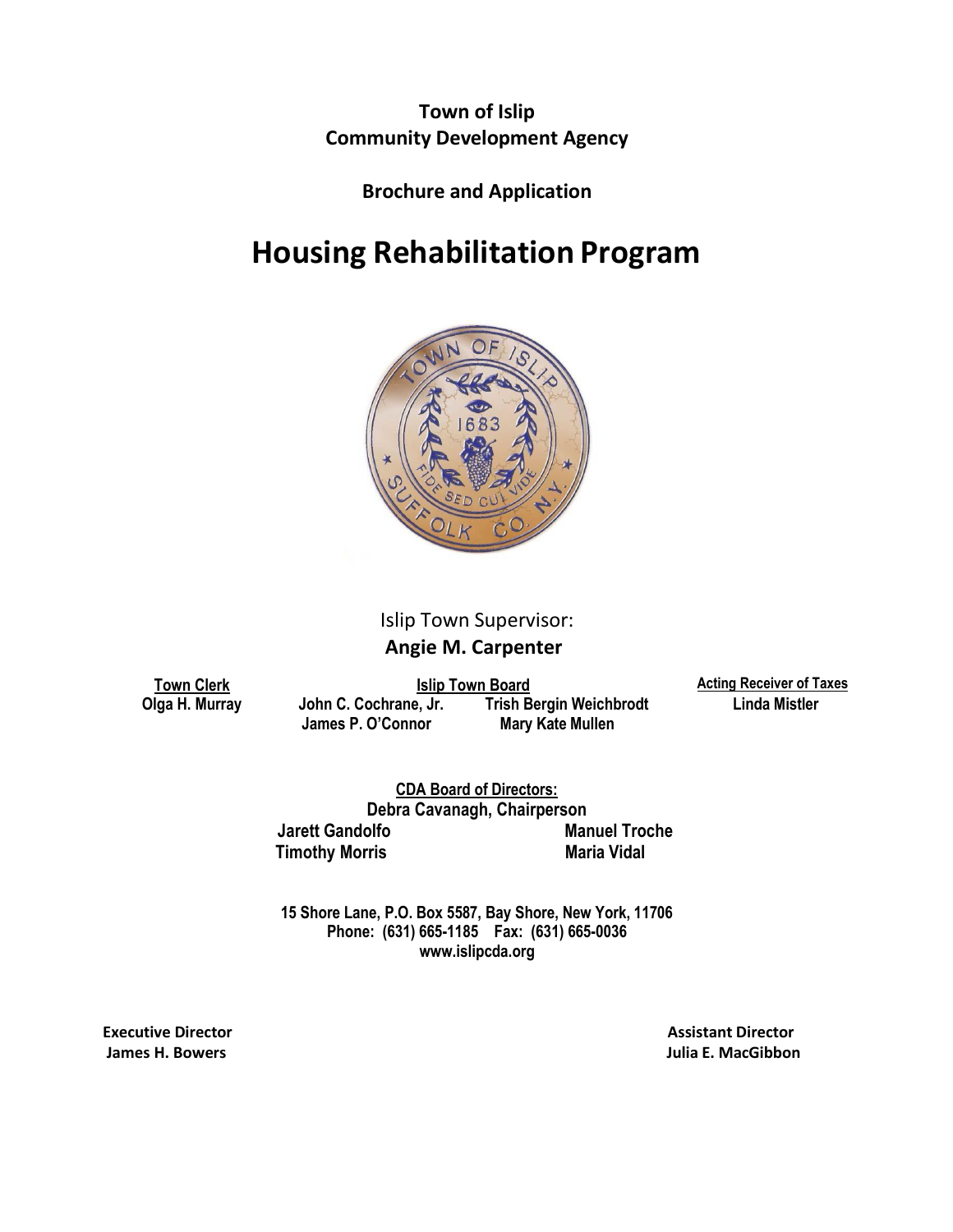# TOWN OF ISLIP COMMUNITY DEVELOPMENT AGENCY



BOARD OF DIRECTORS Debra Cavanagh, Chairperson Jarett Gandolfo • Timothy Morris • Manuel Troche • Maria Vidal

James H. Bowers, *Executive Director* • Julia E. MacGibbon, *Assistant Director*



Dear Islip Homeowner

Thank you for your interest in the Home Rehabilitation program offered by the Town of Islip Community Development Agency (CDA). This program has helped hundreds of Islip residents to repair building code violations and to improve their homes. Enclosed are an application and a brochure explaining the procedures and eligibility requirements.

After reading the program brochure, if you need additional details regarding the program and the application process, please call our office at (631) 665-1185 we will be more than happy to assist you.

In addition to meeting the federal income requirements, you must also have owned and occupied your home for at least one year. If you think you meet the requirements stated in the brochure, please thoroughly complete the application and send it back to this office attention Home Repair Program.

In addition to your completed application, you must also provide copies of the following required documentation. Your application cannot be processed unless we have this information. You will have 90 days from the time we first receive your application to provide the balance of the required documentation. Failure to provide this information will result in your application being returned to you and your job being cancelled.

#### 1. Income Verification

- Submit **signed** copies of the most recent Federal and State Income Tax Returns for all household members, **including all** schedules and W-2 forms, or a letter from you stating that based on your income, you are not required to file a Federal or State income tax return. If you do not file, please also contact the IRS and request a letter stating that you are not required to file an income tax return (Department of Treasury No: 1-800-829-1040). If you are not required to file an income tax return, please also provide a copy of your bank statement(s)
- Four (4) most recent consecutive pay stubs for **each** employed household member (including full-time college students)
- Award letters for each household member receiving Social Security, SSI, Compensation, or pension benefits
- Most recent complete bank or investment statements if your benefits are deposited directly, or if you are using these funds to help meet your monthly expenses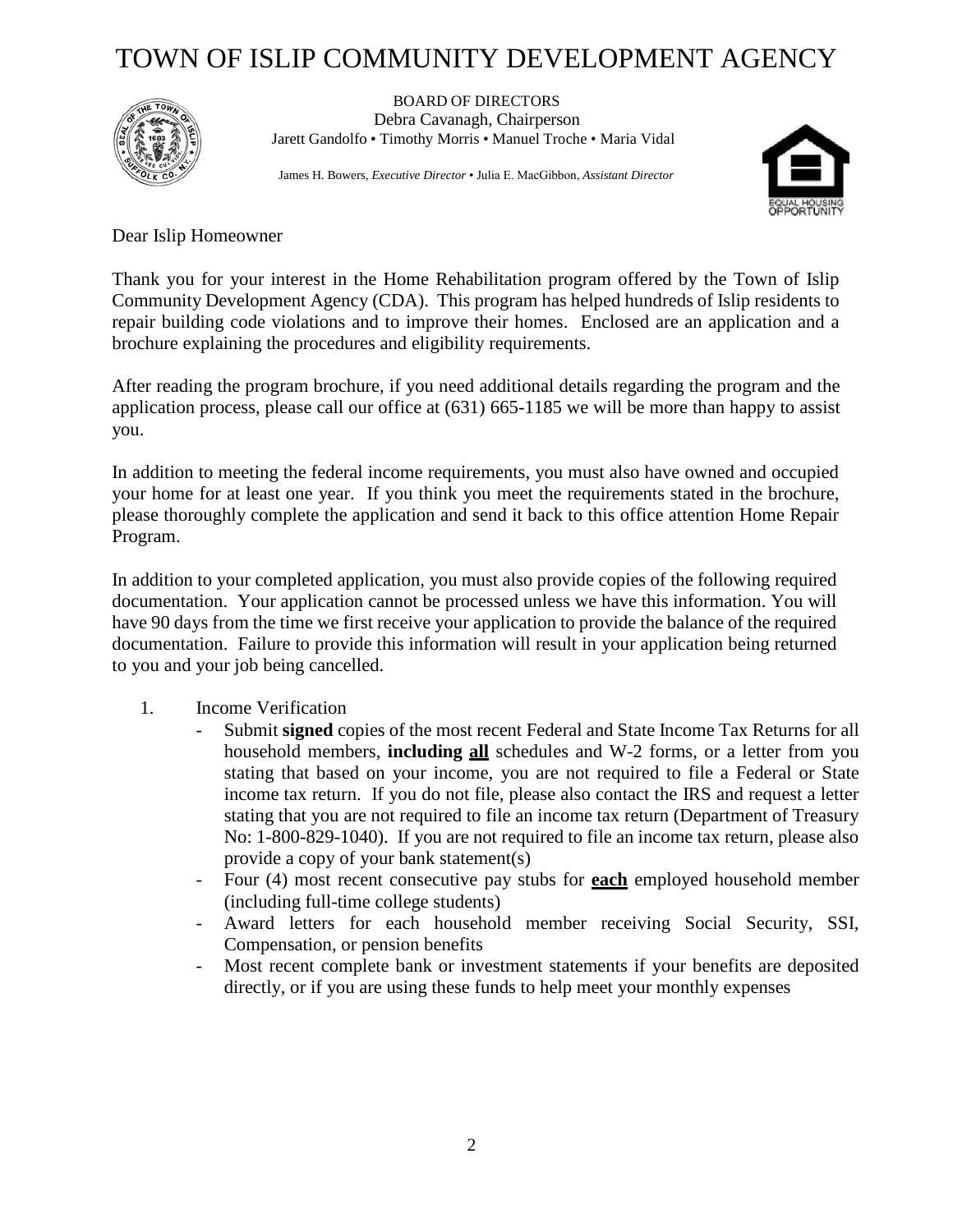- If any household members are self-employed, please submit their most current financial statement and business income tax return (or Schedule C if sole proprietor)
- If children in the household over the age of 18 are full-time students, please provide evidence of their Full-time educational status
- 2. Property deed
- 3. Property survey which accurately reflects all current property conditions, including extensions, sheds, garages, pools, fences, etc.
- 4. Certificate of Occupancy (C.O.), or, Certificate of Compliance (C.C.) indicating any extensions, deck, out buildings, pools or any other changes to the premises which required a building permit
- 5. Property tax bill
- 6. Homeowners insurance policy declaration page and paid premium
- 7. Information on all mortgages, including current balances and amounts of monthly payments
- 8. Disclosure and explanation of liens or judgments against you or your property
- 9. Rental permit, if a legal rental unit is on premises
- 10. Proof of citizenship

#### **Please note the following:**

- If an illegal rental unit is on premises, it must be dismantled or legalized before the CDA can provide any assistance
- Any out building(s) totaling over 139 1/2 sq. ft. and any deck higher then 18 inches must be listed on the C.O.

Thank you again for your interest in our programs.

Yours sincerely,

*James H. Bowers* 

Enclosures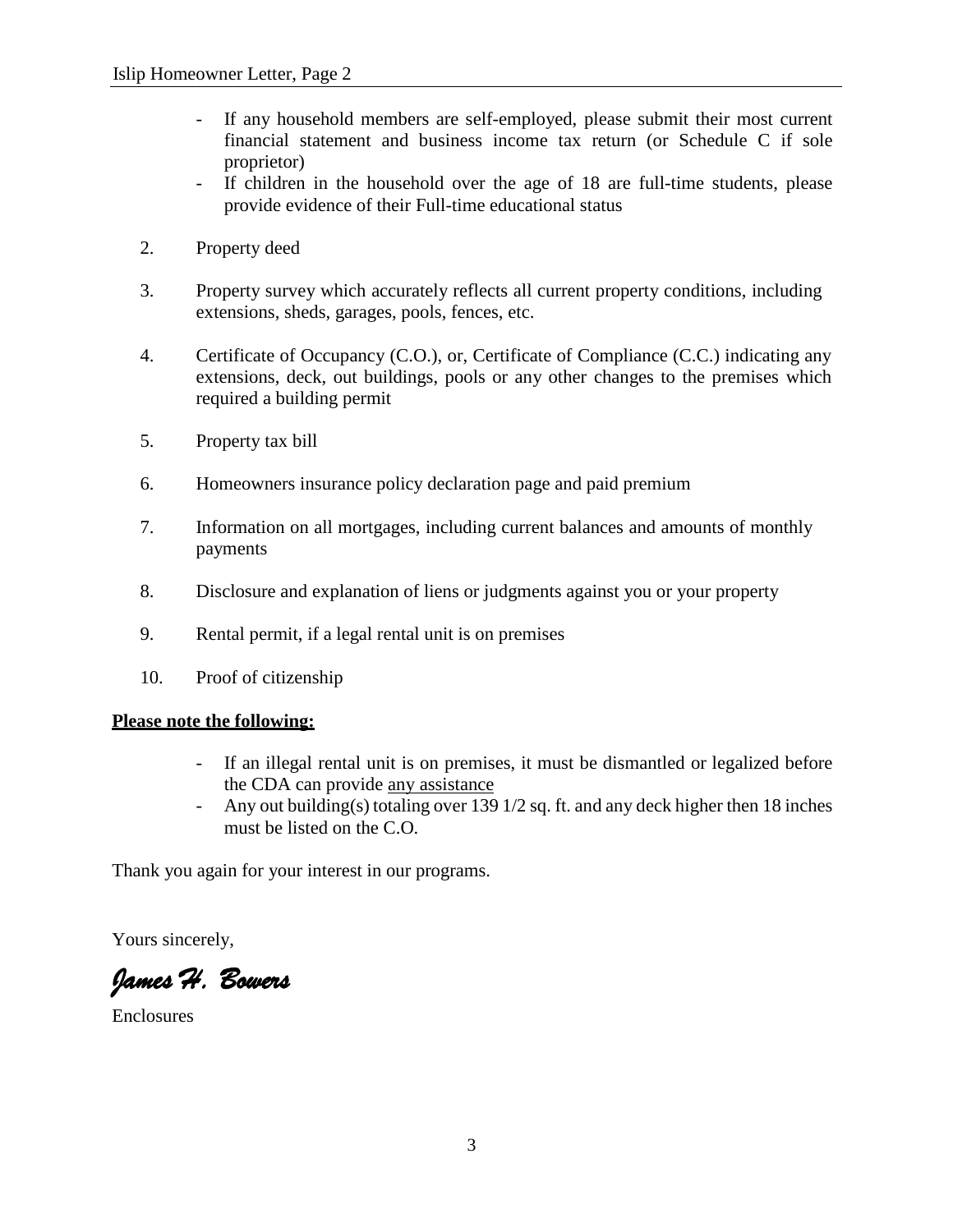#### **TOWN OF ISLIP COMMUNITY DEVELOPMENT AGENCY REHABILITATION PROGRAMS FOR OWNER-OCCUPIED HOMES 2021**

#### **I. INCOME**

The maximum household income guidelines for this program are as follows:

| <u>Family Size</u> | <b>Maximum Income</b> |  |  |  |  |
|--------------------|-----------------------|--|--|--|--|
|                    | \$72,750              |  |  |  |  |
| 2                  | \$83,150              |  |  |  |  |
| 3                  | \$93,550              |  |  |  |  |
| 4                  | \$103,900             |  |  |  |  |
| 5                  | \$112,250             |  |  |  |  |
| 6                  | \$120,550             |  |  |  |  |
|                    | \$128,850             |  |  |  |  |
|                    | \$137,150             |  |  |  |  |

#### **II. OBJECTIVE:**

This CDA Program helps homeowners make repairs to their homes with construction costs of up to a maximum of \$50,000. Loan repayment period will be no more than 15 years. Work may include the following:

- A. Removal of housing code violations, our first priority
- B. Heating, plumbing and electrical repairs
- C. Exterior remodeling, such as roofing, windows and siding
- D. Interior renovations, including kitchens and bathrooms
- E. Removal of architectural barriers and construction of accessible rooms

Please note that the building materials used in these jobs will be standard "Builder's Grade." CDA does not finance custom or upgraded materials.

#### III. **GRANT AND/OR LOAN FINANCING:**

The Community Development Agency's Loan Committee will review all of the documentation that has been submitted, including family income, credit history, indebtedness and extent of required work, and determine whether the agency will approve a grant and/or loan to the applicant. Clients who have had a bankruptcy within the last three years will not be approved for any grant and/or loan through the CDA.

Grant and/or installment plan will be suggested wherein the applicant:

- Receives a cost of improvement grant of up to \$10,000.
- Repays cost of improvement in excess of \$10,000 at 0% interest.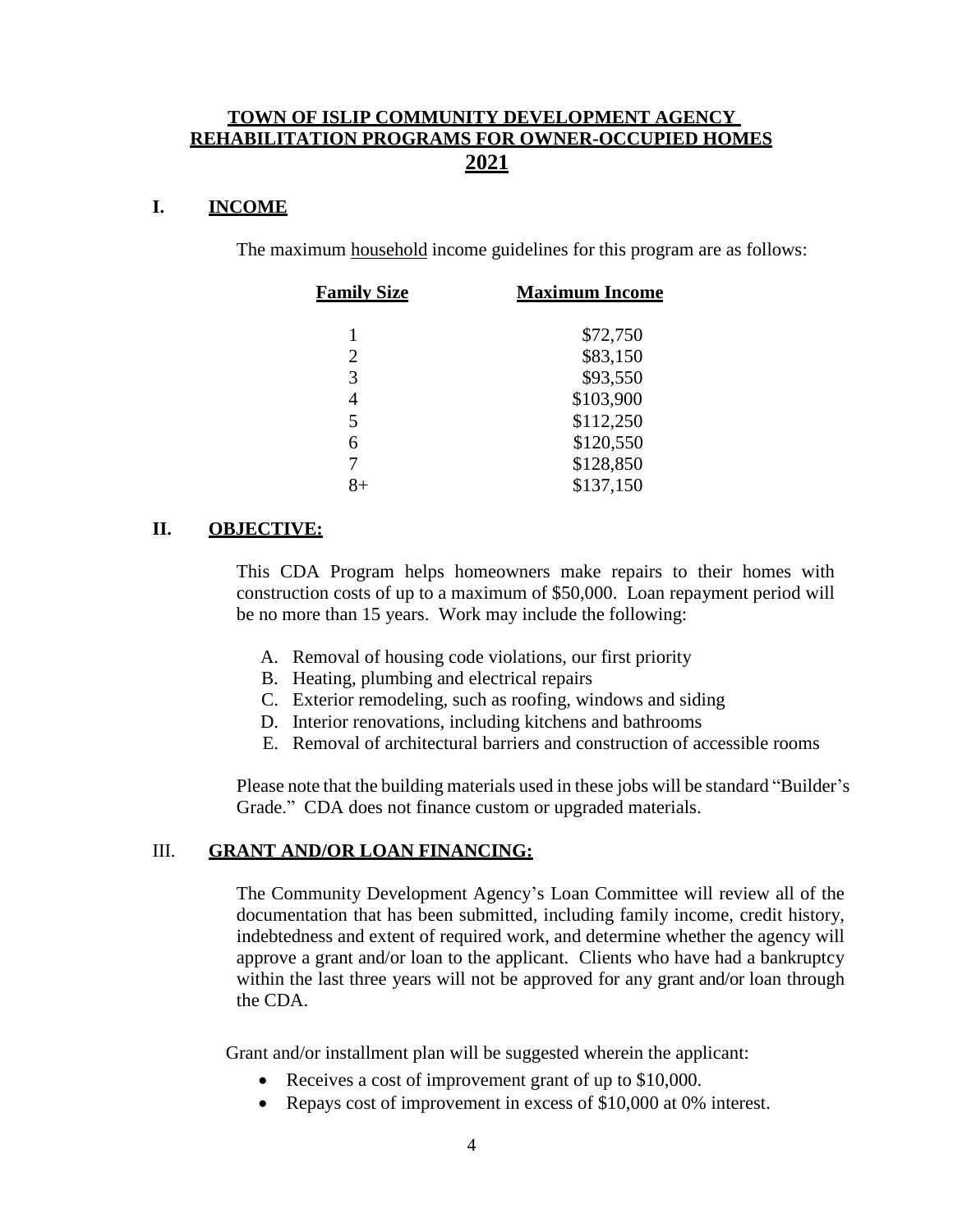### **PLEASE NOTE:**

- 1. Failure to pay your installment loan may result in foreclosure action.
- 2. The CDA rehabilitation mortgage will not be subordinated to a refinanced first mortgage on your home unless the refinance is for a lower interest rate on the existing principle balance with no cash out. This is not a guarantee of subordination and the decision of whether or not to subordinate to a new first mortgage is at the sole discretion of the CDA.

### **IV. PROGRAM STEPS:**

- 1. Once the application and documentation have been received and reviewed, you will be contacted to set up an appointment for the inspection of your home.
- 2. A trained CDA Rehabilitation Specialist will work with you to prepare a work write up. The write up will be based on housing conditions and family income.
- 3. The application, documentation and work write up will be presented to the Loan committee for review, approval, and terms.
- 4. CDA staff will assist you in bidding the work to a licensed and insured general contractor.
- 5. A closing will be scheduled where you sign the CDA loan agreement, mortgage and note. **You, the homeowner, have the right to retain an attorney for this mortgage closing.**
- 6. The homeowner awards a contract to the low-bidding contractor for rehabilitation work. A work schedule will then be established.
- 7. CDA Rehabilitation Specialists will assist homeowner in supervising work performed under this contract.
- 8. The CDA will make partial payments to the contractor based on performance. Final payment will be made when your job is completed and you have signed the completion certificate.
- 9. Once the job is completed, the contractor will receive final payment. You will then receive payment coupons and your repayment of this loan begins.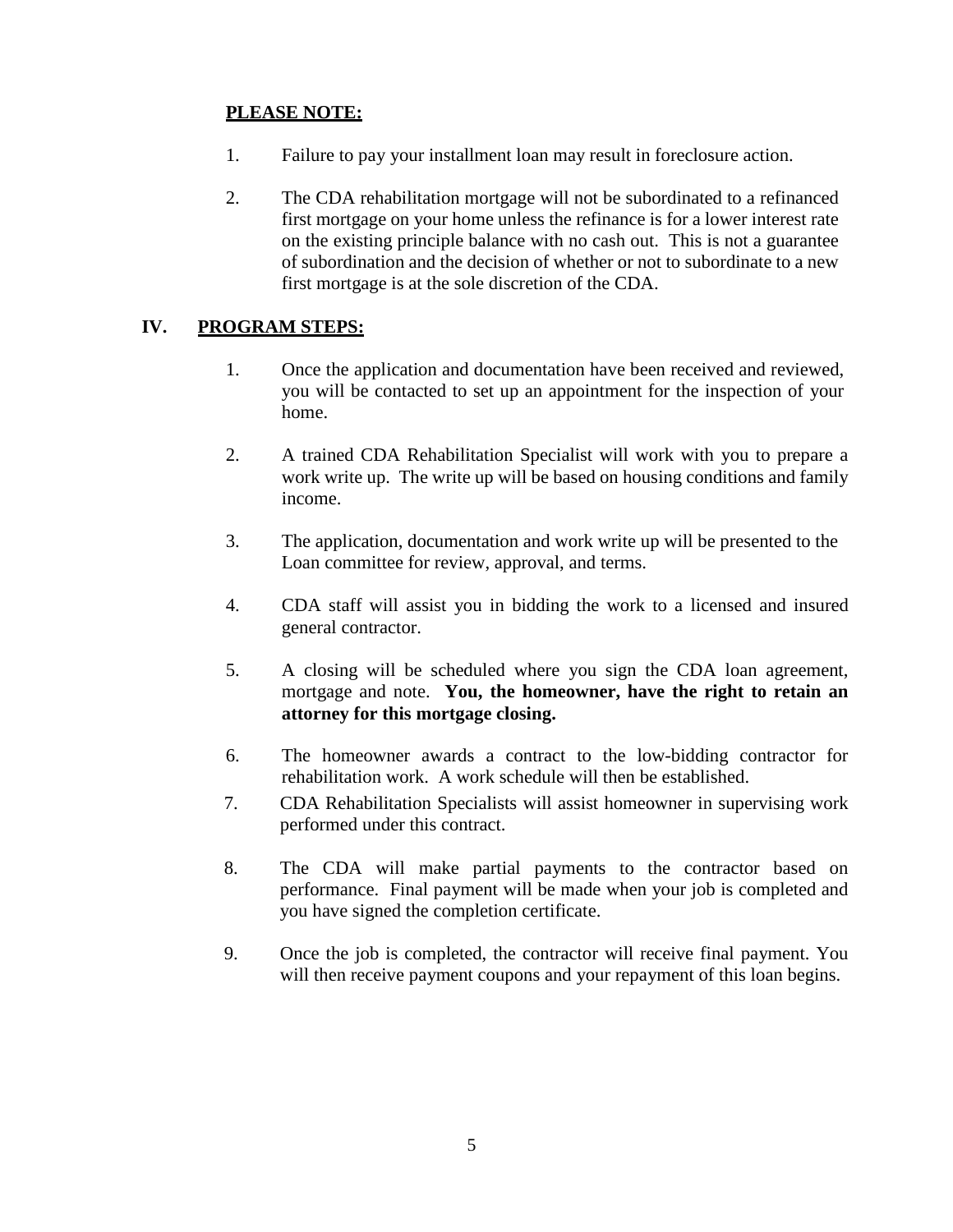#### **PLEASE NOTE**

- 1. CDA employees are available to the public during the Agency's normal office hours, 8:30 a.m. to 5:00 p.m., Monday through Friday. All work will be done between the hours of 8:30 a.m. to 5:00 p.m. It is important that you make your home available to the CDA Rehabilitation Specialists and contractors for work write-ups, inspections, and construction work during these hours. Failure to make your home available during these hours may result in the job being cancelled.
- 2. Please keep in mind that the entire process could take up to at least six months to complete from the date your application is received. The Agency will make every effort to begin work as soon as possible for qualified homeowners. Please keep in mind that all progress stops if you have not submitted all required documentation. You will have 90 days from the time we receive your application to provide the balance of the required documentation. Failure to provide this information will result in your application being returned to you and your job being cancelled. All work is done on a first come first served basis. Depending on workload, your job may be put on a waiting list.
- 3. The CDA **does not** provide emergency repairs.
- 4. The assessed value of the home as indicated on a property tax bill may not exceed \$45,000.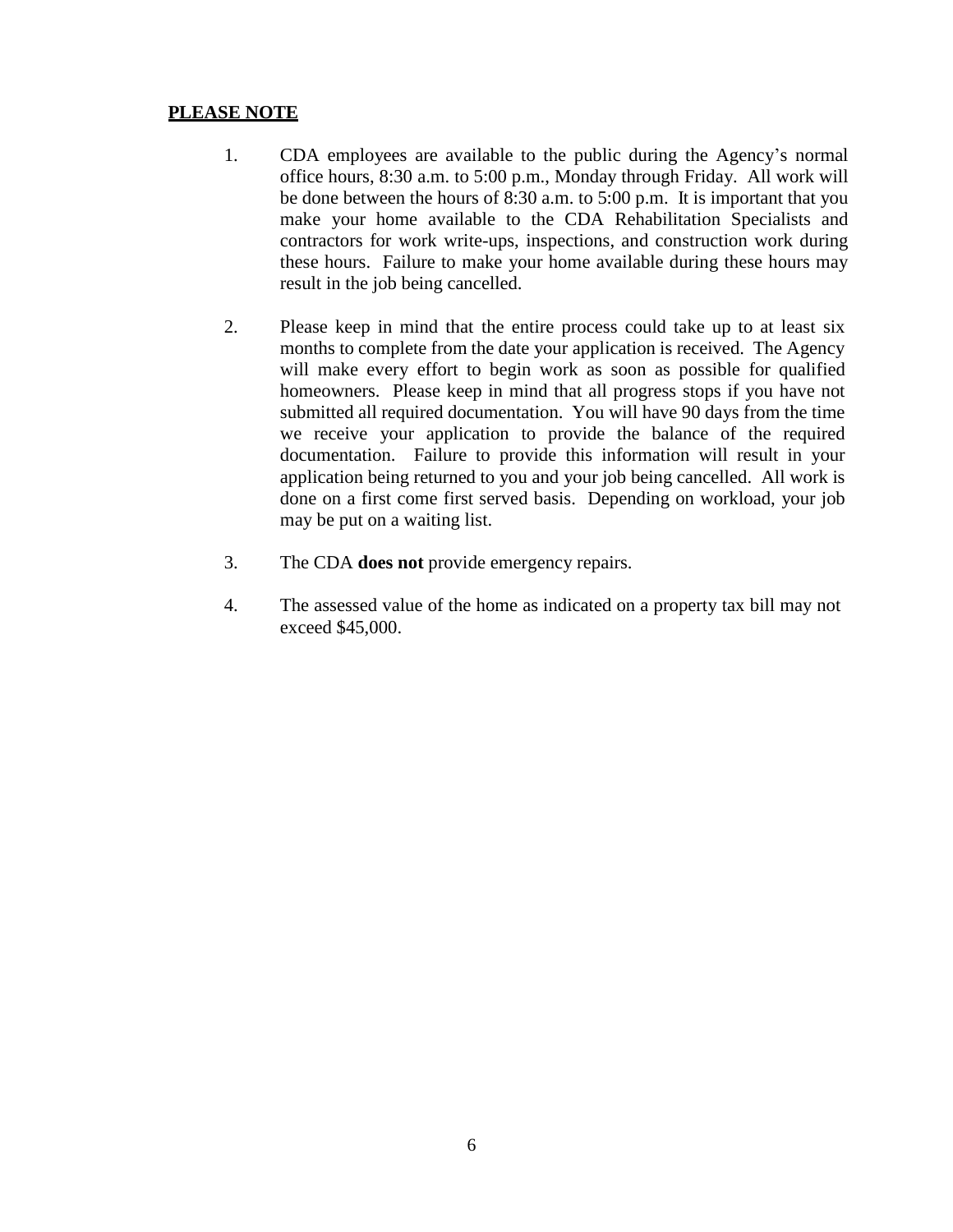#### **GENERAL RELEASE FORM**

I (We), hereby authorized the Town of Islip Community Development Agency or its designated Agency to obtain and receive all records and information pertaining to eligibility for the Housing Rehabilitation Loan Program, including employment, income, credit, and banking information from all persons, companies, or firms holding or having access to such information.

This authorization hereby gives the Town of Islip Community Development Agency the right to request all information that we can obtain from any persons, company or firm on any matter referred to above.

I, (We) agree to have no claim for defamation, violation of privacy, or otherwise, against any person or firm or corporation by reason of any statement of information released by them to the Town of Islip Community Development Agency for the purpose of the Housing Rehabilitation Program. The terms of authorization shall commence on the date of signature and be in force for a period of two (2) years.

|           | Applicant                                        | Co-Applicant |                                                  |  |  |  |  |  |
|-----------|--------------------------------------------------|--------------|--------------------------------------------------|--|--|--|--|--|
| 1.        |                                                  | 1.           |                                                  |  |  |  |  |  |
|           | Name                                             |              | Name                                             |  |  |  |  |  |
| 2.        |                                                  | 2.           |                                                  |  |  |  |  |  |
|           | Any other name(s) know by in the<br>past 7 years |              | Any other name(s) know by in the past<br>7 years |  |  |  |  |  |
| 3.        |                                                  | 3.           |                                                  |  |  |  |  |  |
|           | <b>Current Address</b>                           |              | <b>Current Address</b>                           |  |  |  |  |  |
| 4.a.      |                                                  | 4.a.         |                                                  |  |  |  |  |  |
|           | Other addresses in the past 2 years              |              | Other addresses in the past 2 years              |  |  |  |  |  |
| b.        |                                                  | b.           |                                                  |  |  |  |  |  |
| 5.        |                                                  | 5.           |                                                  |  |  |  |  |  |
|           | Social Security No.                              |              | Social Security No.                              |  |  |  |  |  |
|           |                                                  |              |                                                  |  |  |  |  |  |
| Signature | Date                                             | Signature    | Date                                             |  |  |  |  |  |
|           |                                                  | $\tau$       |                                                  |  |  |  |  |  |

#### **Please Type or Print Clearly**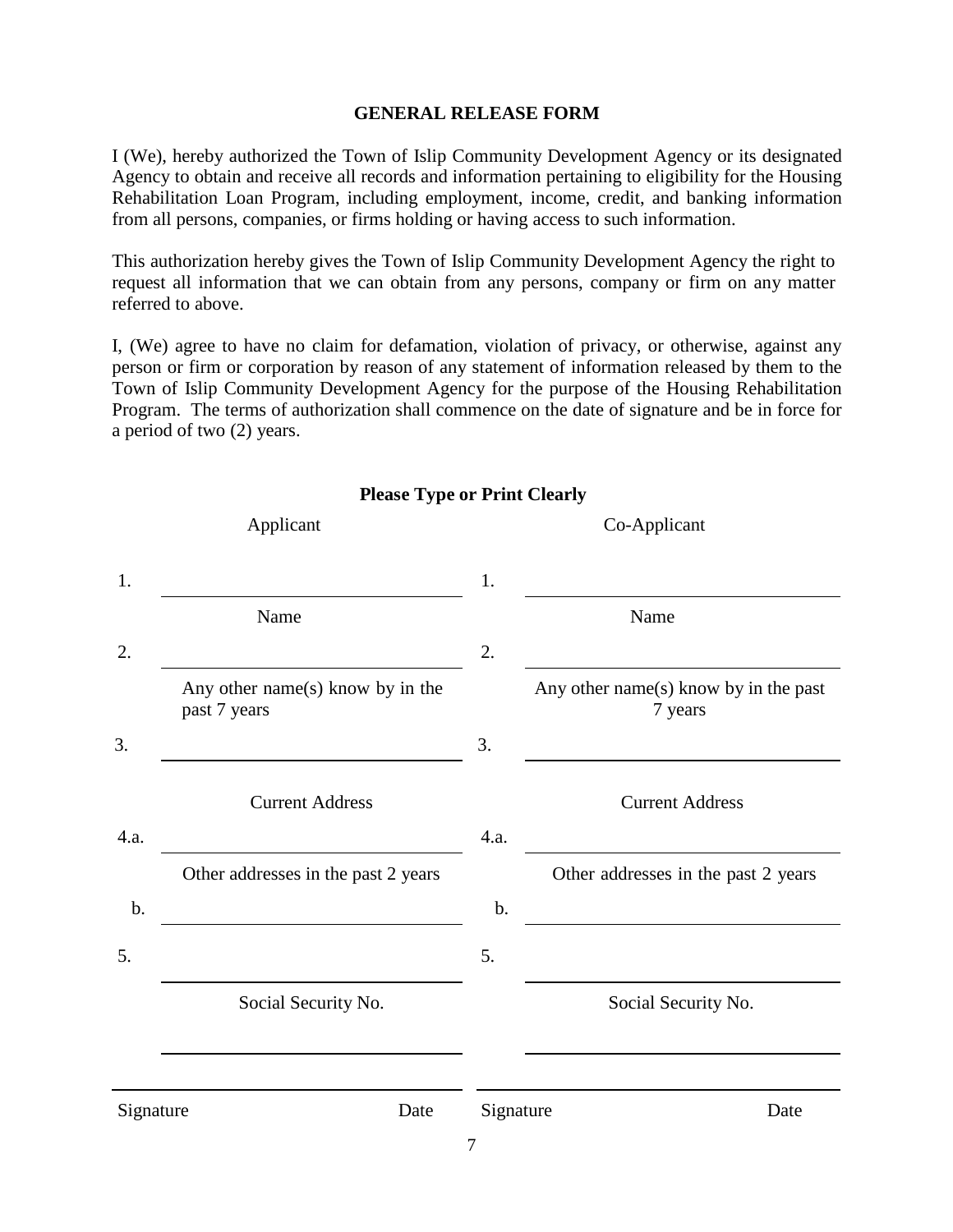### **Town of Islip Notice to Homeowner and Authorization to Perform Lead-Based Paint Inspection and Testing**

Starting September 15, 2000, new regulations by the Environmental Protection Agency (EPA) and the U.S. Department of Housing and Urban Development (HUD) went into effect regarding Lead-Based Paint. The regulations apply to all HUD-funded programs, including the one for which you have applied.

The regulations require that any house **built before 1978** must be **tested** to determine the existence (or non-existence) of any lead-based hazards in either the paint or structural components which might be released into the house if they are disturbed by renovations.

Please be aware that lead-based paint has been found to be harmful to the health of adults, and extremely harmful to small children, often causing permanent disability. If children under age 7 are exposed to even microscopic amounts of lead-based paint, brain damage may result, and the child may suffer from both physical and emotional problems for the rest of his/her life.

Whether or not there are children in the home, lead testing and abatement must now be done when a HUD-funded loan or subsidy is provided.

The Community Development Agency cannot guarantee that ALL lead will be removed from your house. All existing hazards will be removed from those parts of your home where the proposed renovations are to be performed. You should be aware that any future disturbance of areas which contain lead-based paint will require "Safe Work Practices" or further abatement, and will be your responsibility.

The attached EPA brochure, entitled: "**PROTECT YOUR FAMILY FROM LEAD IN YOUR HOME"** should be read as soon as possible.

As a consequence of the added expense for the lead inspections and the impact it will have on our clients, we are pleased to announce that some home owners may qualify for up to \$10,000 of lead paint abatement work to be funded through the CDA Deferred Loan Program for Lead Abatement. The terms of this special loan will include **NO INTEREST** or payments until the sale of your home. This loan will be completely **FORGIVEN** (a gift), **if** you remain as the owner in residence of your home for **5 YEARS** after the Completion Certificate is issued. (If you sell, or fail to occupy your residence within 5 years of the Completion Certificate issue date, the loan will become due in full).

For example, if lead abatement were to increase the cost of your job from \$20,000 to \$25,000, a regular installment loan will be set up for \$10,000. A \$10,000 Grant and a \$5,000 deferred loan will be set up separately, for a 5-year term. If the abatement cost exceeds the \$10,000 amount allowed for the deferred loan, the excess will be added to your housing rehabilitation loan up to your loan limit as established by the Loan Committee.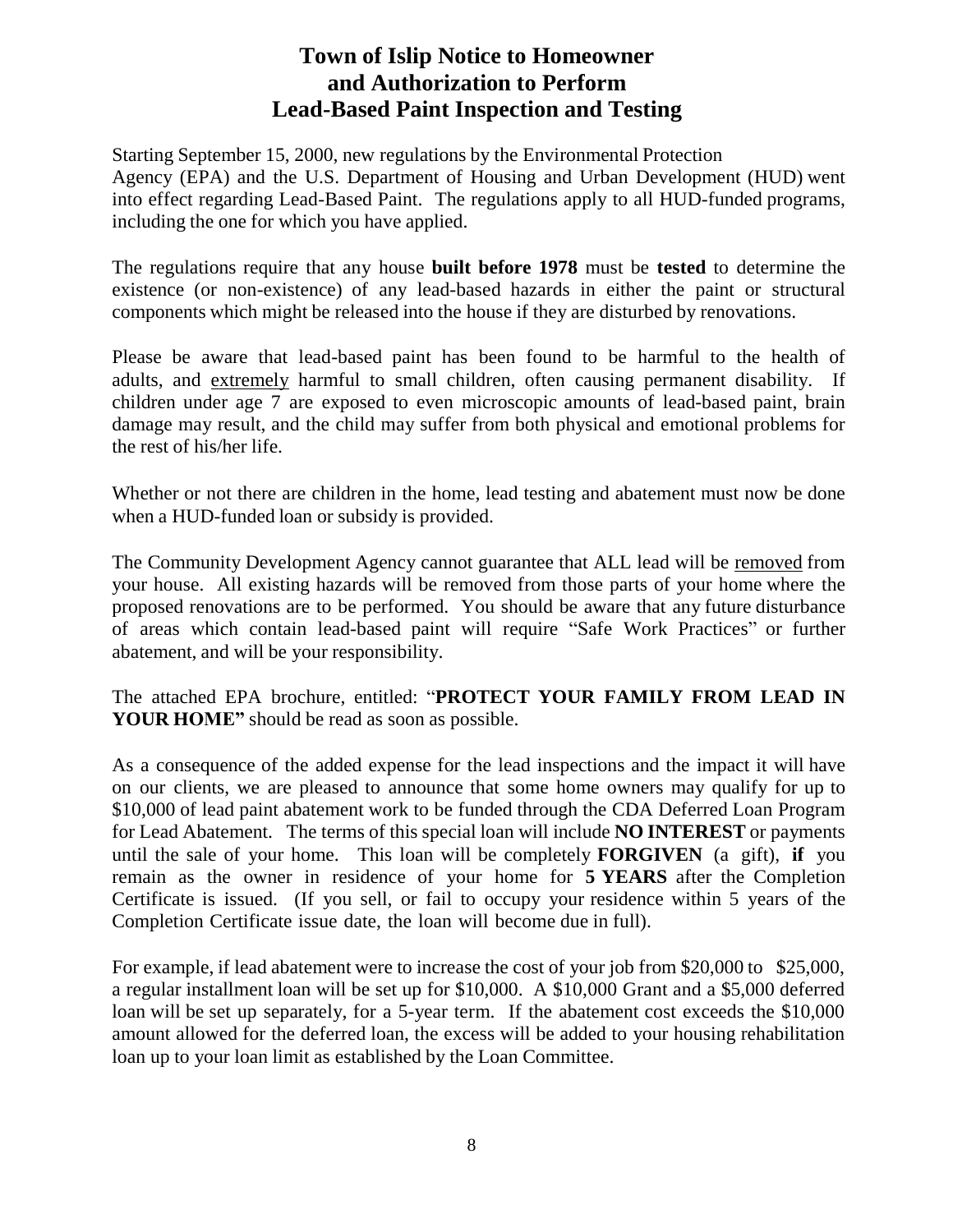If testing shows that your house has no lead, you will get a Clearance Certificate that you will need when you sell your house. If the test shows that you do have lead hazards, then you must allow the CDA to include the cost of removing such hazards in your construction budget, prior to any work being done on your house. If you do not allow the Agency to include the cost of removal (called Abatement) in your rehabilitation loan, then the Agency will not be permitted to proceed with the job.

After abatement is completed, you will receive the Clearance Certificate. This is a detailed list of the abatement work that was performed, and a statement listing known lead-based paint which still remains in the home, if any.

You are required by law to show your Clearance Certificate to any buyer of your home, or to disclose that the house has been tested and contains lead-based paint. You must also disclose this information to any present or future tenants, should you rent out any part of your home. This law applies only if you have knowledge of the presence of leadbased paint in your home. If you choose to participate in the CDA program, have your home tested, and receive a report indicating the presence of lead-base paint, you would have to disclose said report should you rent or sell your home.

Not all houses have lead paint and some situations are exempt, such as when no painted surfaces will be disturbed by the proposed work. Our CDA staff and/or our private environmental consultants will assist you in determining if any of the EPA exemption criteria apply to your house.

In some instances, the estimated cost for lead-based paint abatement (including the deferred loan) will exceed your allowable maximum rehabilitation loan amount. In that case the Agency could not approve the requested loan, and no work would be done on your home. Since testing would have already been done by that point, you would still be required to make the necessary disclosures required if you sell or rent your home.

Acknowledgment

I (We) acknowledge that we have received, read, understand, and agree to the terms of this Authorization to Perform Lead Based Paint Inspection and Testing.

Name Date Name Date Name